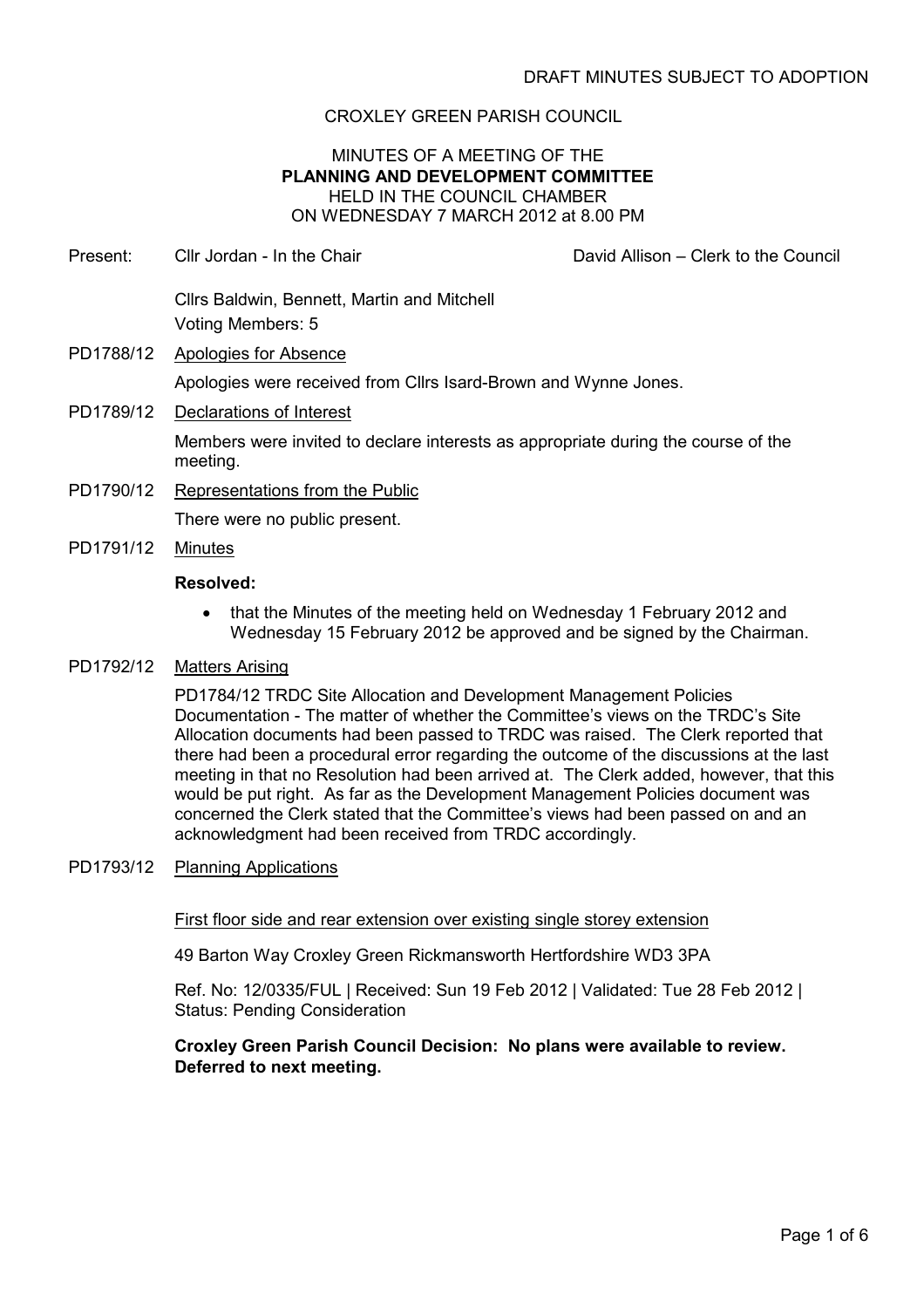Alterations to roof including raise in ridge height and new gable end to create first floor accommodation served by rooflights and dormer windows; conversion of garage with part pitched roof; new front porch; single storey side and rear extensions (including demolition of existing lean to buildings and conservatory)

5 Elmcote Way Croxley Green Rickmansworth Hertfordshire WD3 3HP

Ref. No: 12/0326/FUL | Received: Thu 16 Feb 2012 | Validated: Mon 27 Feb 2012 | Status: Pending Consideration

Croxley Green Parish Council Decision: No grounds for objection providing the Planning Officer is satisfied that there is no overdevelopment and falls within the permitted guidelines of rear extensions of 3.6m. If this is not the case, the Council object on the grounds of overdevelopment

#### Single storey rear extension

72 Frankland Road Croxley Green Rickmansworth Hertfordshire WD3 3AU

Ref. No: 12/0308/FUL | Received: Tue 14 Feb 2012 | Validated: Tue 14 Feb 2012 | Status: Pending Consideration

## Croxley Green Parish Council Decision: NFGO.

First floor side extension, single storey front, side and rear extensions and extension to driveway

3 Lincoln Way Croxley Green Rickmansworth WD3 3NQ

Ref. No: 12/0290/FUL | Received: Mon 13 Feb 2012 | Validated: Tue 21 Feb 2012 | Status: Pending Consideration

## Croxley Green Parish Council Decision: No grounds for objection providing the Planning Officer is satisfied about the materials to be used and that the proposed driveway is suitable for permeability.

Part retrospective: Conversion of Grade II listed Durrants House (Old Merchant Taylor's) and curtilage courtyard cottages to provide 19 residential units, with associated internal and external alterations, extensions to rear, side and roof, and parking and landscaping works

Durrants Lincoln Way Croxley Green Hertfordshire

Ref. No: 12/0221/RSP | Received: Fri 03 Feb 2012 | Validated: Wed 15 Feb 2012 | Status: Pending Consideration

Croxley Green Parish Council Decision: Object: The Parish Council feels that the new addition (proposed two storey extension to the east of the existing building) to this Listed Building is incongruous, inappropriate, out of keeping and detracts from the street scene and visual amenity. This extension does not add to the character of this Listed Building but detracts from it.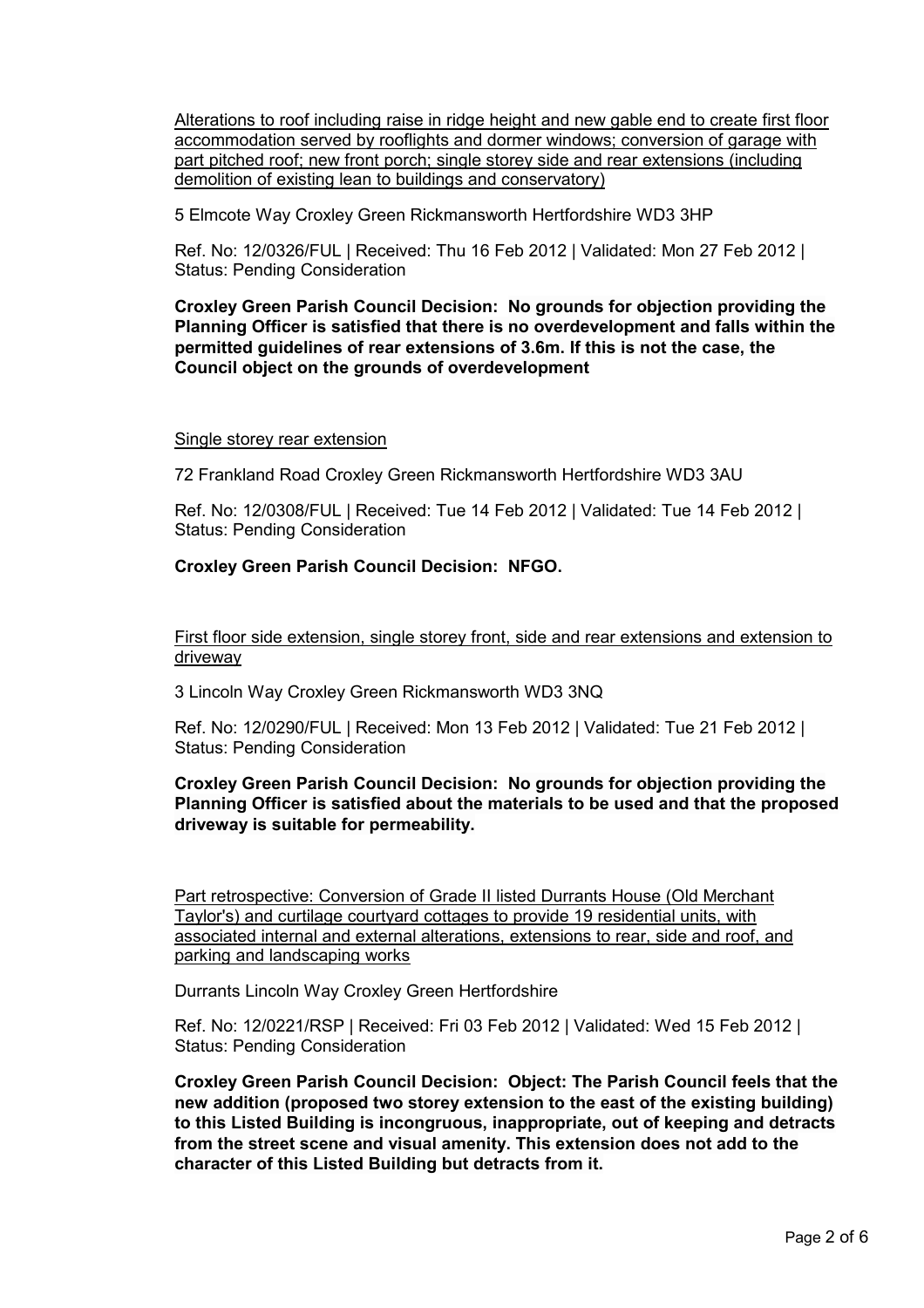#### First floor rear extension

19 Claremont Crescent Croxley Green Rickmansworth Hertfordshire WD3 3QP

Ref. No: 12/0218/FUL | Received: Thu 02 Feb 2012 | Validated: Tue 21 Feb 2012 | Status: Pending Consideration

## Croxley Green Parish Council Decision: NGFO

# Certificates of Lawfulness, Discharge of Conditions and Non-Material Amendments to planning applications – for Members information only

The following Certificate of Lawfulness was noted.

Certificate of Lawfulness Proposed Development: Loft conversion with rear dormer and Velux rooflights to front

53 Winton Crescent Croxley Green Rickmansworth Hertfordshire WD3 3QX

Ref. No: 12/0171/CLPD | Received: Mon 30 Jan 2012 | Validated: Mon 13 Feb 2012 | Status: Application Permitted

PD1794/12 Recent Decisions by Three Rivers District Council

#### APPROVED

| <b>Reference No:</b>  | 11/2621/FUL                                                                                                          |
|-----------------------|----------------------------------------------------------------------------------------------------------------------|
| <b>Address:</b>       | 42 Dickinson Avenue Croxley Green Rickmansworth                                                                      |
| <b>Application:</b>   | Provision of pitched roof to existing single storey flat roof extension                                              |
| <b>CGPC Decision:</b> | <b>NGFO</b>                                                                                                          |
| <b>TRDC Decision:</b> | Approved                                                                                                             |
| <b>Reference No:</b>  | 11/2644/FUL                                                                                                          |
| <b>Address:</b>       | 99 Springfield Close Croxley Green Rickmansworth                                                                     |
| <b>Application:</b>   | Single storey rear conservatory                                                                                      |
| <b>CGPC Decision:</b> | Object: an extension on an extension exceeds guidelines                                                              |
| <b>TRDC Decision:</b> | Approved                                                                                                             |
| <b>Reference No:</b>  | 12/0039/FUL                                                                                                          |
| <b>Address:</b>       | 46 Sherborne Way Croxley Green Rickmansworth                                                                         |
| <b>Application:</b>   | Replace existing conservatory with white u-pvc conservatory at the rear of the<br>property, replace existing garage. |
| <b>CGPC Decision:</b> | <b>NGFO</b>                                                                                                          |
| <b>TRDC Decision:</b> | Approved                                                                                                             |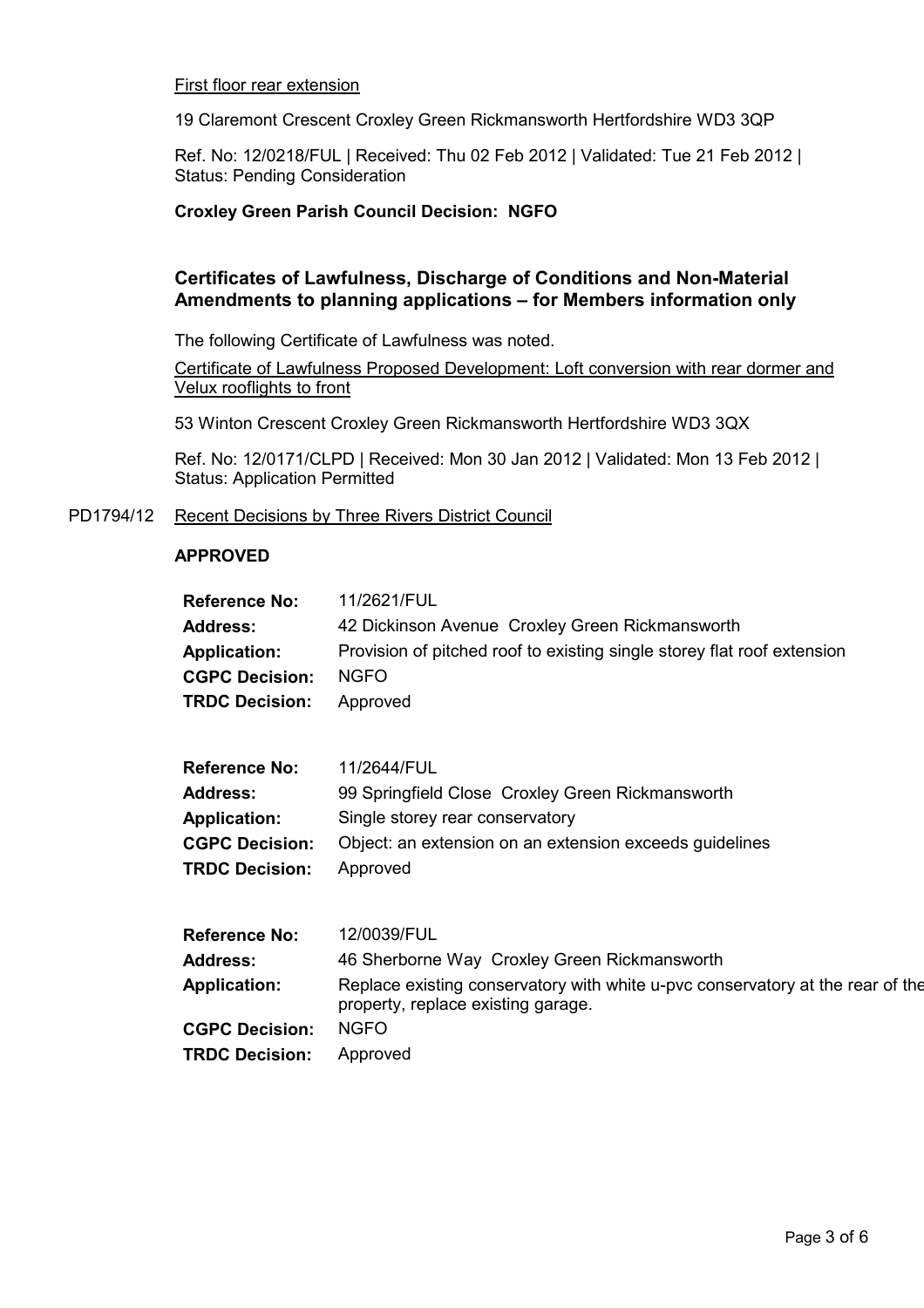Non Material Amendment to planning permission 11/1999/FUL: Addition of window. Proposed pitched roofing changed to crown type roof. Removal of 2 rooflights. Repositioning of 2 rooflights. Change to roofing to rear elevation. Internal alterations. Window revision.

9 Frankland Road Croxley Green Rickmansworth Hertfordshire WD3 3AS

Ref. No: 12/0193/NMA | Received: Tue 31 Jan 2012 | Validated: Tue 31 Jan 2012 | Status: Application Permitted

Croxley Green Parish Council Decision: NGFO TRDC Decision: Approved

Change of use of first floor from Training Room (Class D1) to Office (Class B1)

Building 3 Hatters Lane Watford Hertfordshire

Ref. No: 12/0029/FUL | Received: Mon 09 Jan 2012 | Validated: Mon 09 Jan 2012 | Status: Application Permitted

#### Croxley Green Parish Council Decision: NGFO TRDC Decision: Approved

Single storey side and rear extension

53 Harvey Road Croxley Green Rickmansworth WD3 3BS

Ref. No: 12/0015/FUL | Received: Thu 05 Jan 2012 | Validated: Thu 05 Jan 2012 | Status: Application Permitted

#### Croxley Green Parish Council Decision: NGFO TRDC Decision: Approved

Certificate of Lawfulness Proposed Development: Loft conversion with the addition of a new dormer, and rooflights to the front elevation, with alteration of hip roof to gable end roof.

53 Harvey Road Croxley Green Rickmansworth WD3 3BS

Ref. No: 12/0014/CLPD | Received: Thu 05 Jan 2012 | Validated: Wed 11 Jan 2012 | Status: Application Permitted

Croxley Green Parish Council Decision: Noted TRDC Decision: Approved

Discharge of Condition 2 pursuant to planning application 09/0701/FUL

21- 43 (odds) Woodland Chase Croxley Green Rickmansworth Hertfordshire WD3 3FN

Ref. No: 12/0010/DIS | Received: Wed 04 Jan 2012 | Validated: Wed 04 Jan 2012 | Status:

Croxley Green Parish Council Decision: Noted TRDC Decision: Approved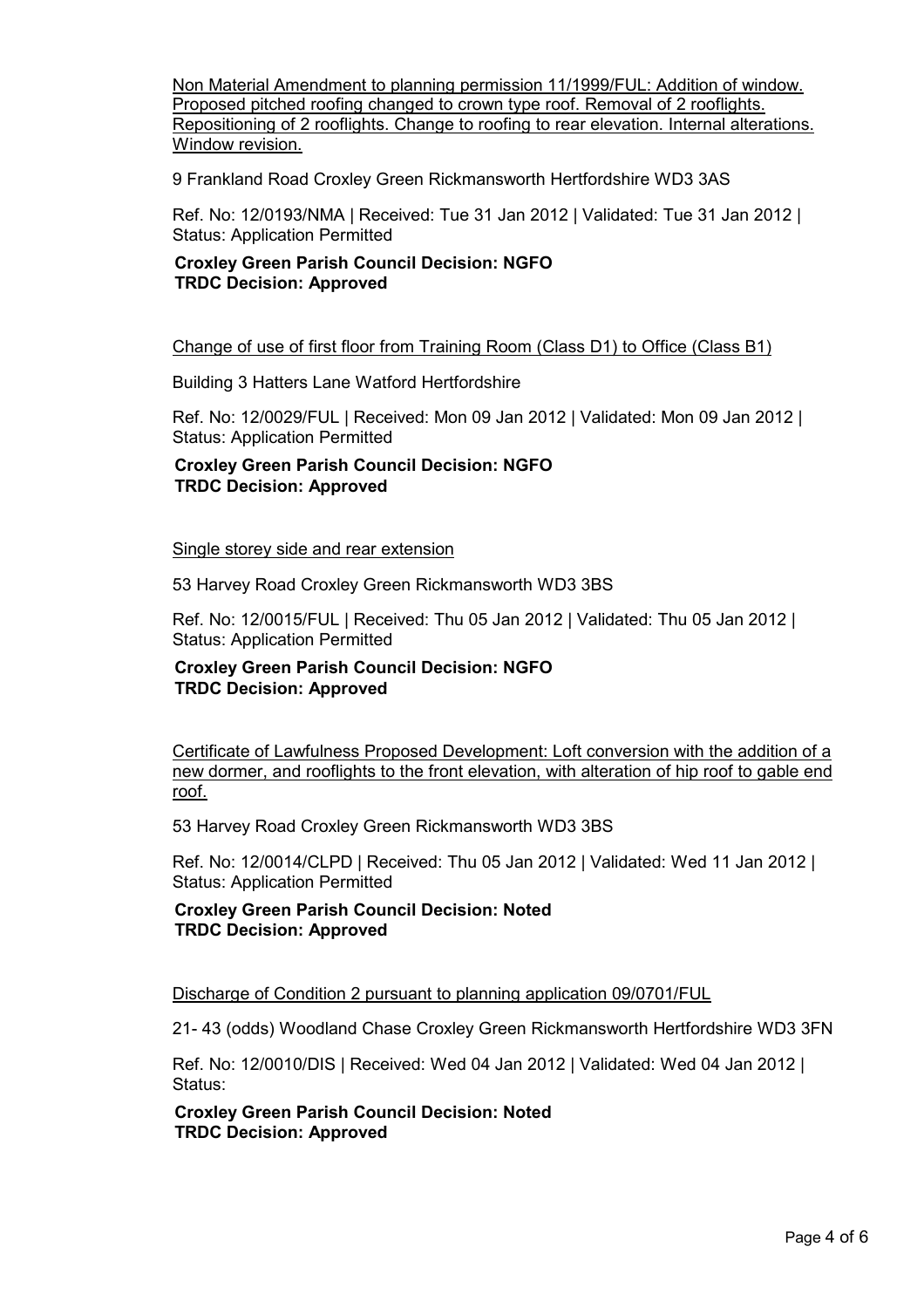Demolition of porch erection of two storey front extension. Demolition of conservatory erection of single storey rear extension. Demolition of garage erection of workshopstore.

35 Winton Drive Croxley Green Rickmansworth Hertfordshire WD3 3RF

Ref. No: 11/2622/FUL | Received: Thu 22 Dec 2011 | Validated: Mon 09 Jan 2012 | Status: Application Permitted

## Croxley Green Parish Council Decision: NGFO TRDC Decision: Approved

Demolition of existing fishing hut and erection of replacement fishing hut

Cassiobury Farm And Fishery Rousebarn Lane Croxley Green Rickmansworth Hertfordshire WD3 3GG

Ref. No: 11/2547/FUL | Received: Mon 12 Dec 2011 | Validated: Wed 21 Dec 2011 | Status: Application Permitted

Croxley Green Parish Council Decision: NGFO TRDC Decision: Approved

New single storey rear extension, including demolition of existing single storey extension

40 Rugby Way Croxley Green Rickmansworth WD3 3PH

Ref. No: 11/2546/FUL | Received: Mon 12 Dec 2011 | Validated: Fri 23 Dec 2011 | Status: Application Permitted

## Croxley Green Parish Council Decision: NGFO TRDC Decision: Approved

Loft conversion involving hip to gable extension, rear dormer window and front rooflights.

43 Winton Crescent Croxley Green Rickmansworth WD3 3QX

Ref. No: 11/2489/FUL | Received: Mon 05 Dec 2011 | Validated: Fri 23 Dec 2011 | Status: Application Permitted

Croxley Green Parish Council Decision: NGFO TRDC Decision: Approved

## REFUSED

-

## WITHDRAWN

Demolition of existing garage and erection of a two storey side and rear extension and rear conservatory

16A Copthorne Road Croxley Green Rickmansworth Hertfordshire WD3 4AE

Ref. No: 11/2498/FUL | Received: Mon 05 Dec 2011 | Validated: Fri 30 Dec 2011 | Status: Application Withdrawn

Croxley Green Parish Council Decision: NGFO